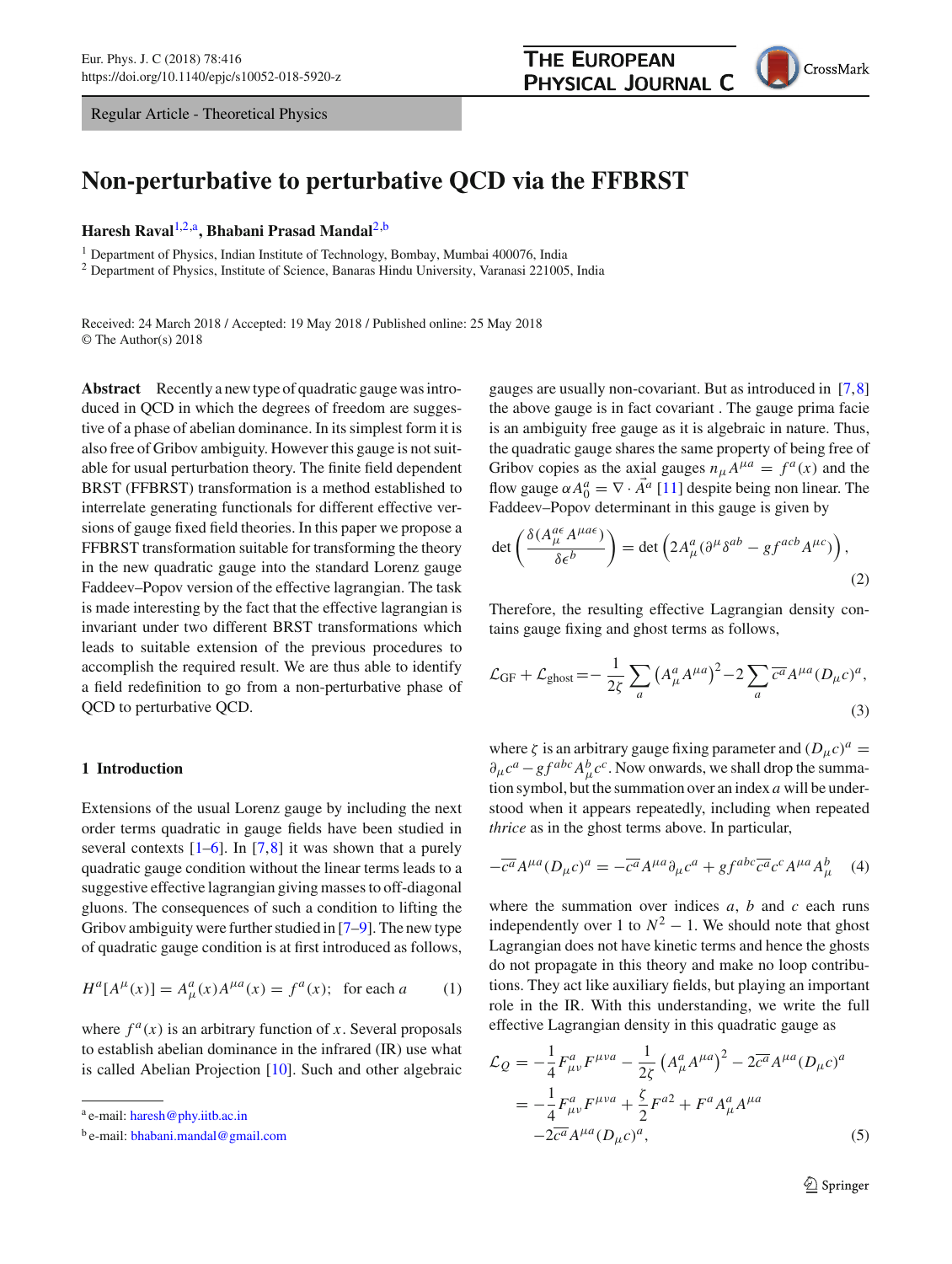where the field strength  $F^a_{\mu\nu} = \partial_\mu A^a_\nu(x) - \partial_\nu A^a_\mu(x)$  $gf^{abc}A^b_\mu(x)A^c_\nu(x)$  and in the second version the  $F^a$  are a set of auxiliary fields called Nakanishi–Lautrup fields [\[12](#page-5-7)]. As shown in [\[9](#page-5-4)], the Lagrangian is BRST invariant [\[13,](#page-5-8)[14\]](#page-5-9) which is essential for the ghost independence of the green functions and unitarity of the *S*-matrix. These issues were studied in Refs. [\[7](#page-5-2)[,8](#page-5-3)].

The form of the second term of the expression [\(4\)](#page-0-1) appearing in the ghost lagrangian contains ghost bilinears multiplying terms quadratic in gauge fields. Hence if the nonpropagating ghosts are assumed to be frozen they amount to a non-zero mass matrix for the gluons. To strengthen this connection it is necessary to assume that the vacuum corresponds to ghost condensation. This was achieved through introducing a Lorenz gauge fixing term for one of the diagonal gluons, in addition to the purely quadratic terms of Eq. [\(1\)](#page-0-2). This gauge fixing gives the propagator to the corresponding ghost field. Using this ghost propagator, one can give nontrivial vacuum values to bilinears  $\overline{c^a}c^c$  within the framework Coleman-Weinberg mechanism as described in [\[7](#page-5-2)[,8](#page-5-3)]. We shall revisit the point in the next section also.

The resulting mass matrix for the gluons has  $N(N - 1)$ non-zero eigenvalues only and thus has nullity  $N - 1$ . Thus, the  $N(N - 1)$  off-diagonal gluons acquire masses and the rest  $N-1$  diagonal gluons remain massless. The massive off-diagonal gluons are presumed to provide evidence of Abelian dominance, which is a signature of quark confinement. This and other phenomena that emerge in this gauge, such as the avoidance of Gribov ambiguity were studied explicitly in [\[7](#page-5-2)[–9\]](#page-5-4). Quark confinement and Gribov ambiguity are important non-perturbative issues. And this gauge therefore proves to be important in studying non-perturbative regime of QCD.

The finite field dependent BRST (FFBRST) transformation was introduced for first time in Ref. [\[6](#page-5-1)] by integrating infinitesimal usual BRST transformations. Such FFBRST transformations have exactly the same form as the infinitesimal ones, with the difference that the infinitesimal global anti-commuting parameter is replaced by an anti-commuting but finite parameter dependent on space time fields, but with no explicit dependence on space time coordinates. The meaning of "finite anti-commuting parameter" is that if we calculate the Green's functions for such parameters between vacuum and a state with gauge and ghost fields we get finite

values as opposed to infinitesimal values. Being finite in nature FFBRST transformation does not leave the path integral measure invariant even though other properties of usual infinitesimal BRST transformation are intact. Thus the generating functional to a BRST invariant theory is not invariant under FFBRST. Jacobian of such finite transformation provides a non-trivial factor which depends on FFBRST parameter.

Due to this non-trivial Jacobian FFBRST transformations are simultaneously field redefinitions as well as BRST transformations on the fields being redefined. They are thus capable of connecting generating functionals of two different BRST invariant theories and have been used to study different gauge field theoretic models with various effective actions [\[15](#page-5-10)[–28](#page-5-11)]. In this paper we construct an appropriate FFBRST transformation to establish the connection at the level of generating functionals between the recently introduced quadratic gauge with substantial implications in the non-perturbative QCD [\[7](#page-5-2)[–9\]](#page-5-4) and the familiar Lorenz gauge which is suitable to describe the perturbative QCD. This is novel connection since previous connections were either between two gauges suitable for only perturbative sector e.g., connection between Lorenz and axial gauges or they had no such unique field theoretic meaning attached to them. We should here mention that the same FFBRST however does not explicitly connect the vacuum in the quadratic gauge with which non-Perturbative phase of QCD is associated to the vacuum in Lorenz gauge to which perturbative phase of QCD corresponds. To understand this, we first discuss the vacua of both the theories.

As discussed above, the vacuum in the quadratic gauge is provided by the *SU*(*N*) symmetric ghost condensation of bilinears  $[7,8]$  $[7,8]$  $[7,8]$  which is non perturbative in nature since the non perturbative confining phase corresponds to this vacuum [\[7](#page-5-2)[,8](#page-5-3)] and it arises at Lagrangian level only as is clear from Eq. [\(4\)](#page-0-1). Such a vacuum does not exist in the theory of Lorenz gauge. The vacuum in the Lorenz gauge is provided by the mix condensate of gluon and ghost,  $\langle F^{\mu\nu} F_{\mu\nu} + \bar{c} c \rangle$  arising from the following sorts of loops (Fig. [1\)](#page-1-0) [\[29\]](#page-5-12).

Nature of this vacuum is perturbative as it arises out of loops and, over and above it formal perturbation theory of QCD is built. Contribution of these loops is however trivial at the tree level  $\mathcal{O}(g^0)$  since it vanishes in the dimensional

<span id="page-1-0"></span>**Fig. 1** Loops which can contribute to the vacuum in the Lorenz gauge at lower orders



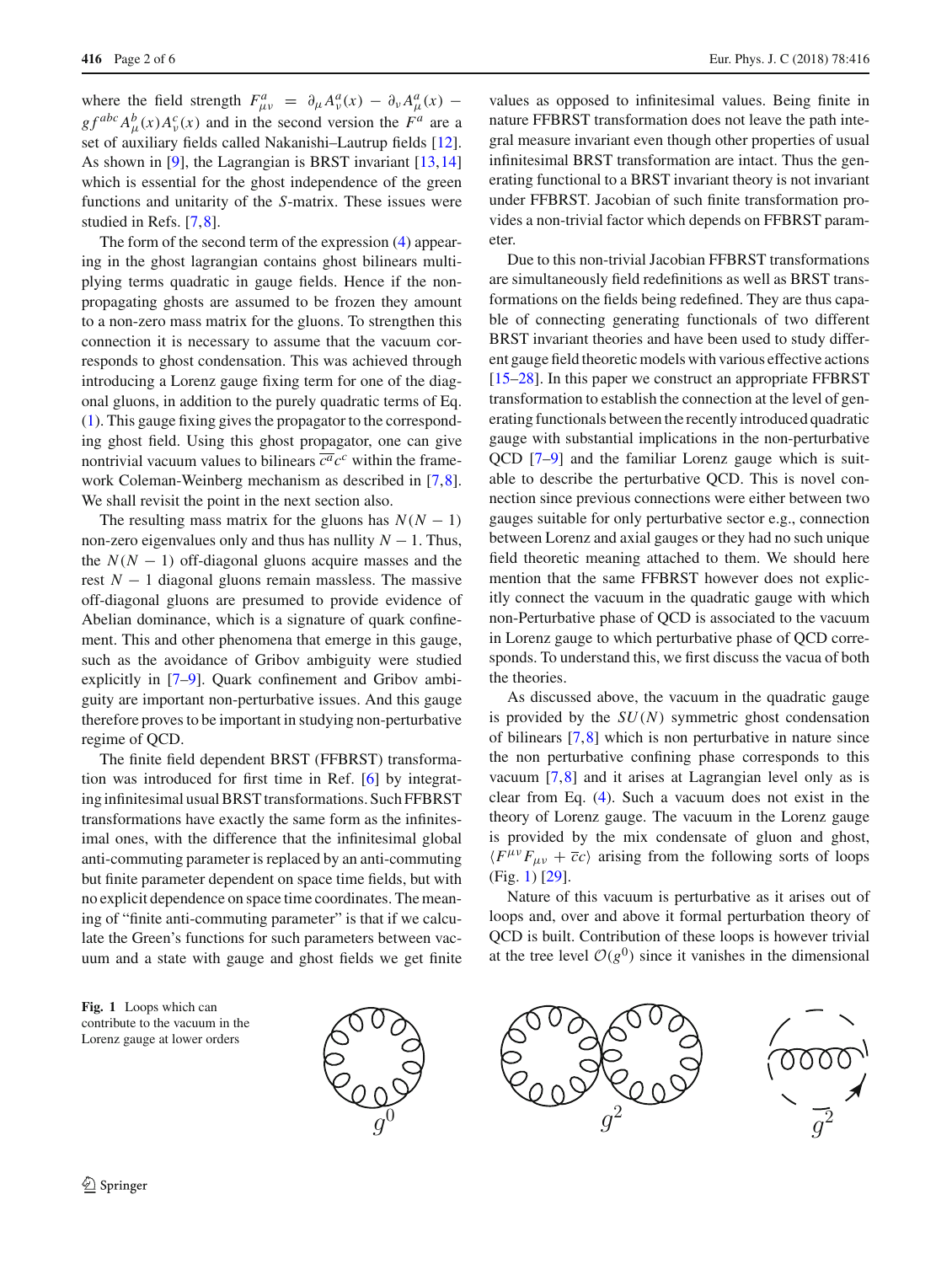regularization scheme as the gluon propagator is  $\frac{1}{p^2}$ . Therefore, the vacuum in the Lorenz gauge,  $\langle F^{\mu\nu} F_{\mu\nu}^{\ \ r} + \bar{c} c \rangle$  is trivial i.e.,  $\langle F^{\mu\nu} F_{\mu\nu} + \overline{c} c \rangle = 0$  at tree level. Such vacuum composed of mix condensate does not exist in the theory of the quadratic gauge as the two point gluon and ghost functions are formally absent in the theory. Thus, we can see that confining phase of theory in the quadratic gauge and free gluon phase in the Lorenz gauge belong to vacua of entirely different nature. It is clear that the FFBRST technique based on the  $\Theta'$  parameter constructed in Eq. [\(18\)](#page-4-0) explicitly does not connect two vacua discussed above,

$$
SU(N) \text{ symmetric } \langle \overline{c}c \rangle \text{ (in the quadratic gauge)}
$$
  

$$
^{FFBRST} F^{L\mu\nu} F_{\mu\nu} + \overline{c}c \rangle \text{ (in the Lorenz gauge)}.
$$

This conclusion is not at all surprising as the FFBRST is designed to connect two theories and not the quantities derivable from the theory regardless of the fact that theories belong to the same or two different vacua.

### **2 Connecting two different regimes**

As discussed in the introduction, the main non perturbative result of the quadratic gauge was established with the help of additional gauge fixing for one of the gluons. The presence of this additional gauge fixing does reintroduce the Gribov ambiguity for this component but this is the price to be paid for an explicit demonstration of effective masses for the off diagonal gluons. Hence, our aim here is to connect the generating functional corresponding to the effective actions in quadratic gauge with additional Lorenz gauge fixing for one of the gluons to that in the usual Lorenz gauge through the technique of the FFBRST transformation. To do so, we write the effective action of the quadratic gauge with additional gauge fixing for one of the gluons which is as follows

<span id="page-2-0"></span>
$$
S_{eff} = S_Q + \int d^4x \left[ \frac{\xi}{2} (G^3)^2 + G^3 \partial^\mu A_\mu^3 - \overline{d^3} \partial^\mu (D_\mu d)^3 \right]
$$
  
=  $S_Q + \int d^4x \left[ \frac{\xi}{2} (G^3)^2 + G^3 \partial^\mu A_\mu^3 - \overline{d^3} \Box d^3 \right]$  (6)

where  $\Box$  stands for  $\partial^{\mu}\partial_{\mu}$  and a set of additional fields  $G^3$ ,  $d^3$ ,  $d^3$  correspond to the additional Lorenz gauge of the diagonal gluon  $A^3$  and the ghosts  $\overline{d^3}$ ,  $d^3$  are treated as  $SU(3)$ singlets.

As a first approach it is easy to see that the action in Eq. [\(6\)](#page-2-0) is invariant under the following nilpotent BRST transformation

<span id="page-2-1"></span>
$$
\delta c^d = \frac{\delta \omega}{2} f^{dbc} c^b c^c
$$
  
\n
$$
\delta \overline{c^d} = \frac{\delta \omega}{g} F^d
$$
  
\n
$$
\delta A^d_\mu = \frac{\delta \omega}{g} (D_\mu c)^d
$$
  
\n
$$
\delta F^d = 0
$$
  
\n
$$
\delta G^3 = 0
$$
  
\n
$$
\delta \overline{d^3} = 0
$$
  
\n
$$
(\delta \overline{d^3}) \Box d^3 = \frac{\delta \omega}{g} G^3 \partial^\mu D_\mu c^3
$$
\n(7)

where  $\delta\omega$  infinitesimal, anticommuting and global parameter. We note that the second last transformation the Eq. [\(7\)](#page-2-1) can in general be solved for  $\delta d^3$  explicitly. This set of transformations differs from the usual BRST transformation in the composite form of the last of the Eq. [\(7\)](#page-2-1), which can always be defined with certainty locally in the same spirit of first five transformations since all fields and their derivatives by construction are well defined at every spacetime point *x*, it is not the differential equation in the  $\delta d^3$  and the  $\Box$  is an invertible operator (similar concept has appeared in the case of Lagrangian in the literature, see for example Ref. [\[30](#page-5-13)]). However, these transformations are not useful for FFBRST technique since the transformations of  $G^3$  and  $\Box d^3$  are trivial. Therefore, we need to introduce a new set of BRST transformations under which the action  $(6)$  is also invariant. This clearly shows that the passage from BRST to FFBRST transformations is non trivial. This conclusion has never been obvious from earlier works. The transformations are as follows

<span id="page-2-2"></span>
$$
\delta c^{d} = \frac{\delta \omega}{2} f^{dbc} c^{b} c^{c}
$$
  
\n
$$
\delta \overline{c^{d}} = \frac{\delta \omega}{g} F^{d}
$$
  
\n
$$
\delta A^{d}_{\mu} = \frac{\delta \omega}{g} (D_{\mu} c)^{d}
$$
  
\n
$$
\delta F^{d} = 0
$$
  
\n
$$
\delta G^{3} = -\frac{\delta \omega}{g} \overline{d^{3}}
$$
  
\n
$$
\delta \Box d^{3} = \frac{\delta \omega}{g} \left( \partial_{\mu} A^{\mu 3} + \xi G^{3} \right)
$$
  
\n
$$
(\delta \overline{d^{3}}) \Box d^{3} = \frac{\delta \omega}{g} G^{3} \partial^{\mu} D_{\mu} c^{3}
$$
  
\n(8)

As for the previous transformations, We observe that the second last of Eq. [\(8\)](#page-2-2) is inhomogeneous wave equation for BRST differential  $\delta d^3$  with a simple form of the right hand side acting as the source, which surely admits a local solution for  $\delta d^3(x)$  for given fields. We see that now this set of transformations has become applicable for FFBRST technique as  $\delta G^3$ ,  $\delta \Box d^3$  are non zero. Further, the last three transforma-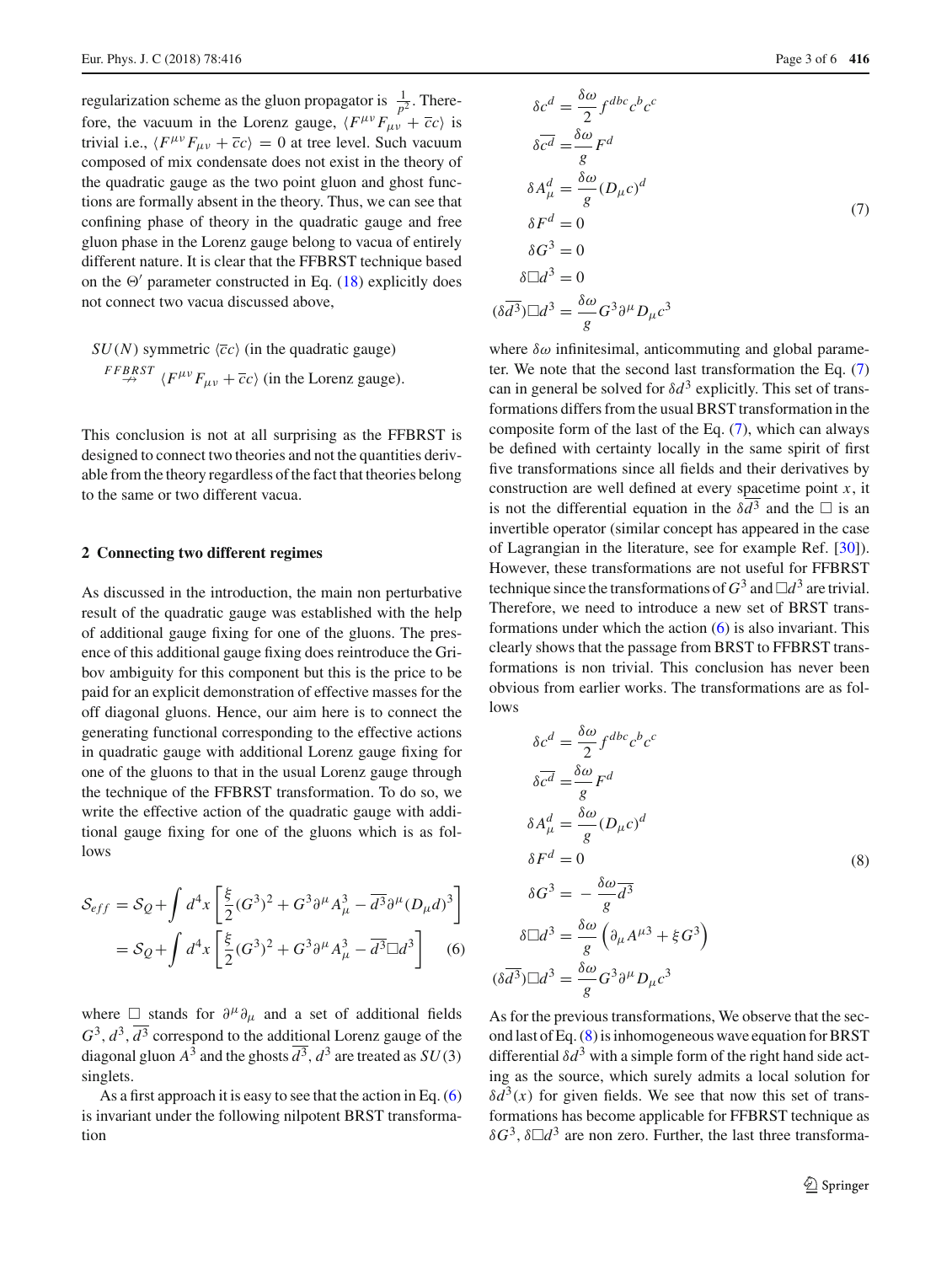tions in Eq. [\(8\)](#page-2-2) are not nilpotent, but they satisfy in their compact form the following higher degree closed algebra

<span id="page-3-2"></span>
$$
\delta^2 \left( \underbrace{(\delta \overline{d^3}) \Box d^3}_{\delta} \right) \Box d^3 = 0
$$
  

$$
\delta^2 \left( \underbrace{(\delta^3 \Box d^3)}_{\delta} \Box d^3 \right) \Box d^3 = 0.
$$
 (9)

The remaining one can be easily derived from one of these algebras. Thus, we are prompted to restore the nilpotency and simplify the algebra, to the extent possible. To do so, we express the effective action  $(6)$  in terms of a new auxiliary field  $B^3$ ,

<span id="page-3-0"></span>
$$
\mathcal{S}_{eff} = \mathcal{S}_{Q} + \int d^{4}x \left[ \frac{\xi}{2} (G^{3})^{2} + G^{3} \partial^{\mu} A_{\mu}^{3} - \overline{d^{3}} \Box d^{3} \right]
$$
  
=  $\mathcal{S}_{Q} + \int d^{4}x \left[ \frac{-1}{2\xi} (B^{3})^{2} + B^{3} G^{3} + G^{3} \partial^{\mu} A_{\mu}^{3} - \overline{d^{3}} \Box d^{3} \right]$  (10)

The action  $(10)$  is invariant under following transformations

<span id="page-3-3"></span>
$$
\delta c^d = \frac{\delta \omega}{2} f^{dbc} c^b c^c
$$
  
\n
$$
\delta \overline{c^d} = \frac{\delta \omega}{g} F^d
$$
  
\n
$$
\delta A^d_\mu = \frac{\delta \omega}{g} (D_\mu c)^d
$$
  
\n
$$
\delta F^d = 0
$$
  
\n
$$
\delta G^3 = -\frac{\delta \omega}{g} \overline{d^3}
$$
  
\n
$$
\delta B^3 = -\frac{\delta \omega}{g} \partial^\mu D_\mu c^3
$$
  
\n
$$
\delta \Box d^3 = \frac{\delta \omega}{g} \left( \partial_\mu A^{\mu 3} + B^3 \right)
$$
  
\n
$$
(\delta \overline{d^3}) \Box d^3 = \frac{\delta \omega}{g} B^3 \partial^\mu D_\mu c^3
$$
  
\n(11)

The last three transformation rules satisfy the following algebra

<span id="page-3-1"></span>
$$
\delta^2 B^3 = 0
$$
  

$$
\delta^2 \Box d^3 = 0
$$
  

$$
\delta \left( \frac{(\delta \overline{d^3}) \Box d^3}{\delta^2} \right) = 0
$$
 (12)

We see that first two rules of Eq.  $(12)$  are nilpotent and the last one is 'almost' nilpotent now. It is interesting to compare Eqs.  $(9)$  and  $(12)$ . The second of the Eq.  $(12)$  implies the following

$$
\delta^2 d^3 = \delta^n d^3 \quad \text{for all } n \ge 2.
$$

This is the unusual example of the BRST transformation with idempotent algebra. Thus, we see that the introduction of  $B<sup>3</sup>$  has made a substantial difference in the algebra of the transformations, with the novel feature of the algebra of the

transformation having been made nilpotent through the introduction of an auxiliary field. We shall next achieve the stated connection using these unusual transformations [\(11\)](#page-3-3) in the FFBRST technique.

Now we briefly outline the procedure for the passage from the BRST transformations to the FFBRST transformations. We start with making the infinitesimal global parameter  $\delta\omega$  field dependent by introducing a numerical parameter  $\kappa$  (0  $\leq \kappa \leq$  1) and making all the fields  $\kappa$  dependent such that  $\phi(x, \kappa = 0) = \phi(x)$  and  $\phi(x, \kappa = 1) = \phi'(x)$ , the transformed field. The symbol  $\phi$  generically describes all the fields  $A, c, \overline{c}, F, d^3, \overline{d}^3, B^3, G^3$ . The BRST transformation in Eq.  $(11)$  is then written as

<span id="page-3-4"></span>
$$
d\phi = \delta_b[\phi(x,\kappa)]\Theta'(\phi(x,\kappa))\,d\kappa\tag{13}
$$

where  $\Theta'$  is a finite field dependent anti-commuting parameter and  $\delta_b[\phi(x, \kappa)]$  is the form of the transformation for the corresponding field as in Eq.  $(11)$ . The FFBRST is then constructed by integrating Eq. [\(13\)](#page-3-4) from  $\kappa = 0$  to  $\kappa = 1$  as [\[6](#page-5-1)]

$$
\phi' \equiv \phi(x, \kappa = 1) = \phi(x, \kappa = 0) + \delta_b[\phi(0)] \Theta[\phi(x)] \tag{14}
$$

where  $\Theta[\phi(x)] = \int_0^1 d\kappa' \Theta'[\phi(x, \kappa)]$ . Like usual BRST transformation, FFBRST transformation leaves the effective action in Eq. [\(10\)](#page-3-0) invariant. However, since the transformation parameter is field dependent in nature, FFBRST transformation does not leave the path integral measure, *D*φ invariant and produces a non-trivial Jacobian factor *J* . This *J* can further be cast as a local functional of fields,  $e^{iS_J}$  (where the  $S_I$  is the action representing the Jacobian factor *J*) if the following condition is met [\[6](#page-5-1)]

<span id="page-3-5"></span>
$$
\int \mathcal{D}\phi(x,\kappa) \left[ \frac{1}{J} \frac{dJ}{d\kappa} - i \frac{dS_J}{d\kappa} \right] e^{i(S_J + S_{eff})} = 0. \tag{15}
$$

Thus the procedure for FFBRST may be summarised as (i) calculate the infinitesimal change in Jacobian,  $\frac{1}{J} \frac{dJ}{dk} d\kappa$  using

$$
\frac{J(\kappa)}{J(\kappa + d\kappa)} = 1 - \frac{1}{J(\kappa)} \frac{dJ(\kappa)}{d\kappa} d\kappa = \sum_{\phi} \pm \frac{\delta \phi(x, \kappa + d\kappa)}{\delta \phi(x, \kappa)}
$$
(16)

for infinitesimal BRST transformation,  $+$  or  $-$  sign is for Bosonic or Fermion nature of the field  $\phi$  respectively (ii) make an ansatz for  $S_J$ , (iii) then prove the Eq. [\(15\)](#page-3-5) for this ansatz and finally (iv) replace  $J(\kappa)$  by  $e^{iS_J}$  in the generating functional

$$
W = \int \mathcal{D}\phi(x)e^{iS_{eff}(\phi)} = \int \mathcal{D}\phi(x,\kappa)J(\kappa)e^{iS_{eff}(\phi(x,\kappa))}.
$$
\n(17)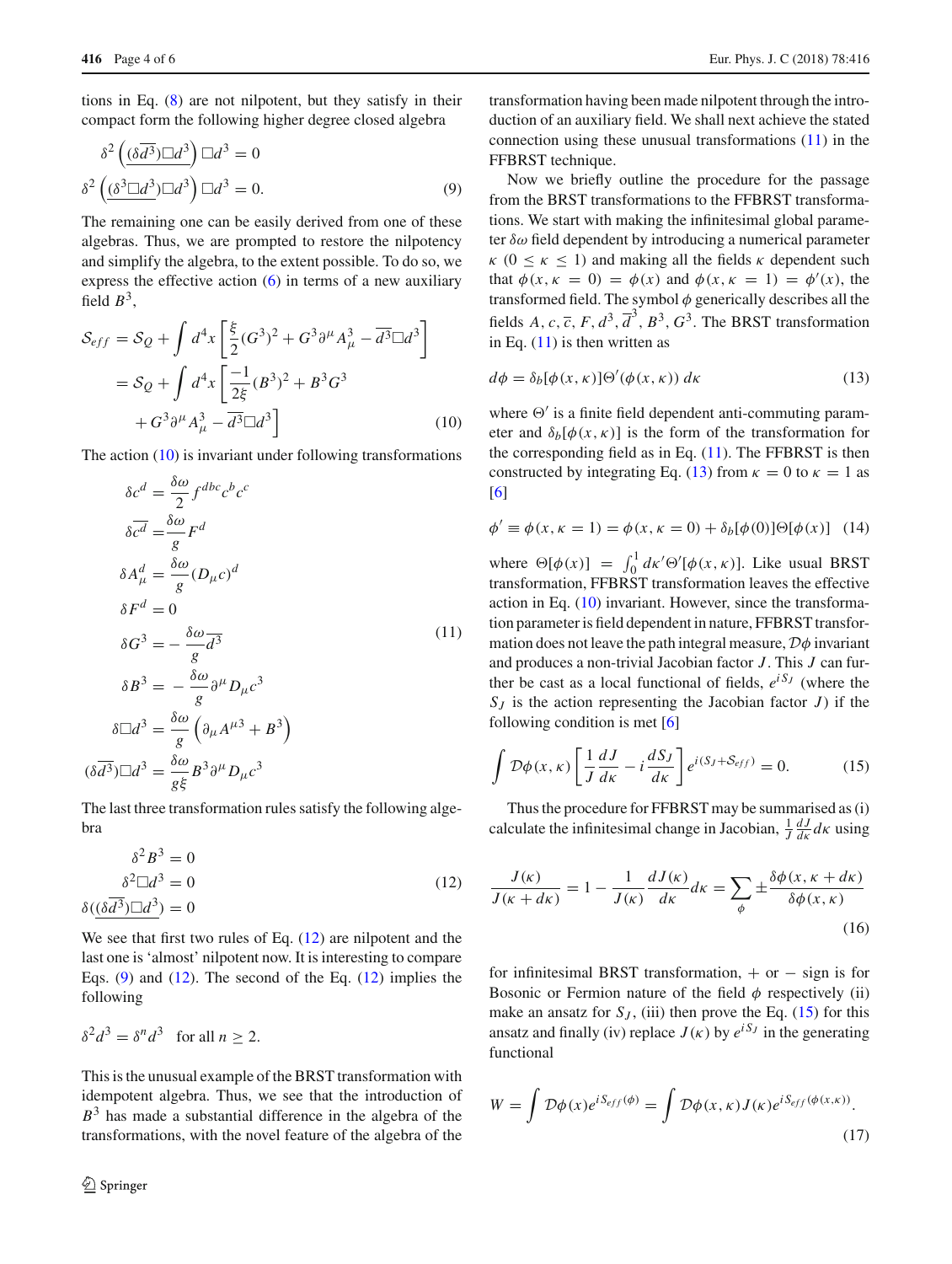Setting  $\kappa = 1$ , this would then provide the new effective action  $S'_{eff} = S_J + S_{eff}$ .

Now we proceed to construct a FFBRST transformation with an appropriate parameter to connect the generating functionals in the quadratic gauge with additional Lorenz gauge for the diagonal gluon  $A<sup>3</sup>$  and the Lorenz gauge. We construct the finite field dependent parameter as

<span id="page-4-0"></span>
$$
\Theta'[\phi(k)]
$$
  
=  $-i \int d^4x \left[ \overline{c^a} \left( \gamma_2 A^a_\mu A^{\mu a} + \gamma_3 \partial_\mu A^{\mu a} \right) + \gamma_1 G^3 \Box d^3 \right]$  (18)

The  $\gamma_1, \gamma_2$  and  $\gamma_3$  are constant parameters and  $\Theta'^2 = 0$ . Group index *a* is summed over. This FFBRST transformation is particularly different among others [\[15](#page-5-10)[–28](#page-5-11)] due to the unique form of transformations [\(11\)](#page-3-3) and by the fact that the field dependent parameter in Eq.  $(18)$  contains two ghosts  $\overline{c}$ , *d* with two different transformation properties unlike others where there is only one ghost. We now calculate the change in the Jacobian  $\frac{1}{J} \frac{dJ}{dx}$  due to the FFBRST with the parameter in Eq. [\(18\)](#page-4-0), under which the measure changes  $\mathcal{D}\phi(\kappa) \rightarrow J(\kappa)\mathcal{D}\phi(\kappa)$  as

$$
\frac{1}{J}\frac{dJ}{dk} = -\frac{1}{g} \int d^4x \left( \frac{\delta \Theta'}{\delta A^a_\mu} \left( D_\mu c \right)^a + \frac{\delta \Theta'}{\delta \partial^\mu A^a_\mu} \partial^\mu \left( D_\mu c \right)^a \right. \left. - \frac{\delta \left( \Theta' f^{abc} c^b c^c \right)}{2 \delta c^a} - \frac{\delta \Theta'}{\delta \overline{c^a}} F^a \right. \left. - \frac{\delta \Theta'}{\delta \Box d^3} \left( \partial A^{\mu 3} + B^3 \right) - \frac{\delta \Theta'}{\delta G^3} \overline{d^3} \right) \left. = \frac{i}{g} \int d^4x \left( 2 \gamma_2 \overline{c^a} \left( D_\mu c \right)^a A^{\mu a} + \gamma_3 \overline{c^a} \partial^\mu \left( D_\mu c \right)^a \right. \left. - F^a \left( \gamma_2 A^a_\mu A^{\mu a} + \gamma_3 \partial_\mu A^{\mu a} \right) \right. \left. - \gamma_1 G^3 \left( \partial_\mu A^{\mu 3} + B^3 \right) + \gamma_1 \overline{d^3} \Box d^3 \right) \right) \tag{19}
$$

Since  $\frac{1}{J} \frac{dJ}{dk}$  does not contain terms with  $\Theta'$  as multiplicative factor, the  $\kappa$  dependence in  $S_J(\kappa)$  is multiplicative [\[6](#page-5-1)]. This implies that the fields in the ansatz for the *SJ* can be taken to be  $\kappa$  independent. With this fact in mind, we make the following ansatz for the  $S_J$  to compensate the Jacobian contribution of FFBRST transformation

$$
S_J[\phi,\kappa] = \frac{1}{g} \int d^4x \left( \alpha_1(\kappa) F^a A^a_\mu A^{\mu a} + 2\alpha_2(\kappa) \overline{c^a} A^{\mu a} \left( D_\mu c \right)^a \right. \\ + \left. \alpha_3(\kappa) F^a \partial_\mu A^{\mu a} + \alpha_4(\kappa) \overline{c^a} \partial^\mu \left( D_\mu c \right)^a \right. \\ + \left. \alpha_5(\kappa) G^3 \left( \partial^\mu A^3_\mu + B^3 \right) + \alpha_6(\kappa) \overline{d^3} \Box d^3 \right) \tag{20}
$$

where  $\alpha_j(\kappa)$ ,  $j = 1, \ldots, 6$ , are arbitrary functions with initial condition  $\alpha_i(\kappa = 0) = 0$  while the fields themselves are  $\kappa$  independent. We calculate,

$$
\frac{dS_J}{dk} = \frac{i}{g} \int d^4x \left[ \dot{\alpha_1} F^a A^a_\mu A^{\mu a} + 2 \dot{\alpha_2} \overline{c^a} A^{\mu a} \left( D_\mu c \right)^a \right. \left. + \dot{\alpha_3} F^a \partial_\mu A^{\mu a} + \dot{\alpha_4} \overline{c^a} \partial^\mu \left( D_\mu c \right)^a \right. \left. + \dot{\alpha_5} G^3 \left( \partial^\mu A^3_\mu + B^3 \right) + \dot{\alpha_6} \overline{d^3} \Box d^3 \right] \tag{21}
$$

*i*

In order to satisfy the condition in Eq.  $(15)$ , the following equation must be obeyed

$$
\int \mathcal{D}\phi[x,\kappa] \Big[ F^a A^a_\mu A^{\mu a}(-\gamma_2 - \dot{\alpha_1}) + 2\overline{c^a} A^{\mu a} (D_\mu c)^a (\gamma_2 - \dot{\alpha_2}) + F^a \partial_\mu A^{\mu a} (-\gamma_3 - \dot{\alpha_3}) + \overline{c^a} \partial^\mu (D_\mu c)^a (\gamma_3 - \dot{\alpha_4}) + (-\gamma_1 - \dot{\alpha_5}) G^3 (\partial^\mu A^3_\mu + B^3) + (\gamma_1 - \dot{\alpha_6}) \overline{d^3} \Box d^3 \Big] e^{i(S_{eff} + S_J)} = 0,
$$
 (22)

which gives the following relation among parameters

<span id="page-4-1"></span>
$$
\begin{aligned}\n\dot{\alpha}_1 &= -\dot{\alpha}_2 = -\gamma_2 \\
\dot{\alpha}_3 &= -\dot{\alpha}_4 = -\gamma_3 \\
\dot{\alpha}_5 &= -\dot{\alpha}_6 = -\gamma_1.\n\end{aligned} \tag{23}
$$

The Eqs.  $(23)$  have the obvious solutions

<span id="page-4-2"></span>
$$
\alpha_1 = -\alpha_2 = -\gamma_2 \kappa; \ \alpha_3 = -\alpha_4 = -\gamma_3 \kappa,
$$
  

$$
\alpha_5 = -\alpha_6 = -\gamma_1 \kappa
$$
 (24)

We choose the arbitrary parameters  $\gamma_1 = 1$ ,  $\gamma_2 = 1$ ,  $\gamma_3 = -1$ in Eq. [\(24\)](#page-4-2). Thus, the additional Jacobian contribution at  $\kappa = 1$  is

$$
S_J = \int d^4x \left( -F^a A^a_\mu A^{\mu a} + 2\overline{c^a} A^{\mu a} \left( D_\mu c \right)^a \right. \left. + F^a \partial_\mu A^{\mu a} - \overline{c^a} \partial^\mu \left( D_\mu c \right)^a \right. \left. - G^3 \left( \partial^\mu A^3_\mu + B^3 \right) + \overline{d^3} \Box d^3 \right). \tag{25}
$$

Adding this Jacobian contribution,  $S_J$  to the  $S_{eff}$  in Eq. [\(10\)](#page-3-0) we obtain at  $\kappa = 1$  the Lorenz gauge as follows

$$
\mathcal{S}_{eff} + S_J = \int d^4x \left[ -\frac{1}{2\xi} (B^3)^2 + \frac{\xi}{2} F^{a2} + F^a \partial_\mu A^{\mu a} \right. \left. -\overline{c^a} \partial^\mu (D_\mu c)^a \right] = S_L
$$
\n(26)

Here the term  $\frac{1}{\xi} (B^3)^2$  is redundant which can be put to zero by using EOM for  $B^3$ . Now, we may further apply second FFBRST such that  $\zeta \to \zeta'$  in the same Lorenz gauge by well known methods [\[6\]](#page-5-1). We may summarize this symbolically as the conversion from one theory to another,

$$
Z_{eff} = \int \mathcal{D}\phi e^{iS_{eff} FFBRST} \int \mathcal{D}\phi'(\kappa)e^{i(S_{eff}+S_J)}
$$
  
= 
$$
\int \mathcal{D}\phi' e^{iS_L} = Z_L,
$$
 (27)

Thus, we have connected two theories with two different regimes of applicability. This is a connection also between theories with and without propagating ghosts.